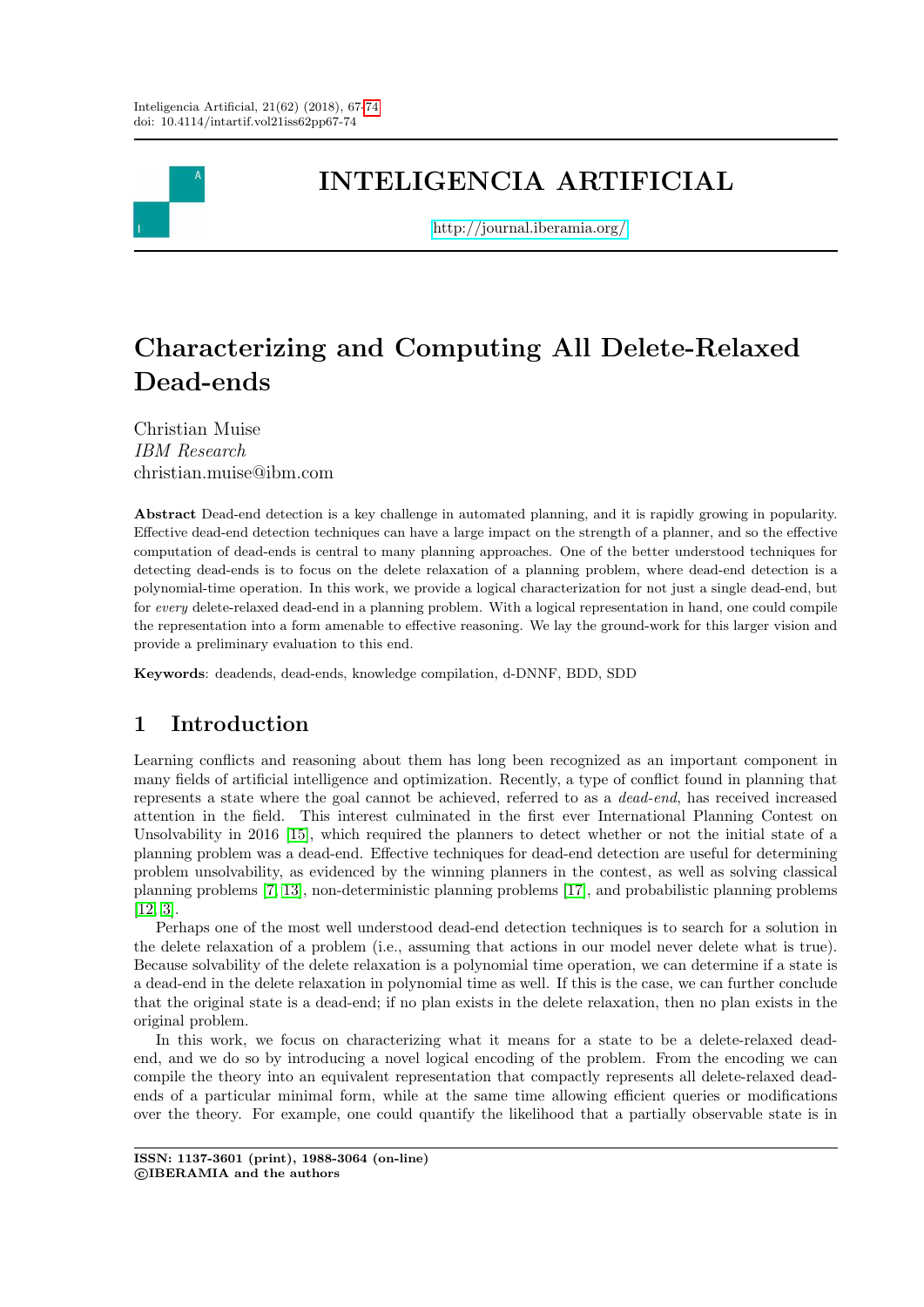a dead-end, or manipulate the representation to compute all states that could lead to a delete-relaxed dead-end through the application of a particular action by using standard logical operations. The logical representation provides interesting insights into the structure of the delete-relaxed dead-end detection problem in relation to other planning encodings, and we elaborate on these connections throughout the paper.

Our contributions are 3-fold: (1) we provide a simple logical encoding to represent the set of deleterelaxed dead-end states in a STRIPS planning problem; (2) we present an extension that compiles away some of the naïve encoding to give us an equivalent encoding that is easier to reason with; and (3) we present a preliminary evaluation on a range of domains and knowledge compilers.

### 2 Preliminaries

#### Delete-Relaxed STRIPS Planning

In this work, we assume a STRIPS model of planning [\[6\]](#page-6-2). A problem is defined as a tuple,  $\langle F, I, A, G \rangle$ . where F is the set of fluents in the problem,  $\mathcal{I} \subseteq \mathcal{F}$  is the initial state (we assume all fluents not in  $\mathcal{I}$ are false initially), A is the set of actions in the problem and  $\mathcal{G} \subseteq \mathcal{F}$  is the goal that the planner must achieve. Every action  $a \in \mathcal{A}$  is described by its precondition  $PRE(a) \subseteq \mathcal{F}$  and add effects ADD(a)  $\subseteq \mathcal{F}$ . Traditionally, there is also a set of delete effects,  $DEL(a) \subseteq \mathcal{F}$ , but for this work we are only concerned with delete-relaxed planning: i.e.,  $\forall a \in A$ ,  $DEL(a) = \emptyset$ . A complete state  $s \subseteq \mathcal{F}$  describes what is true in the world, while every fluent in  $\mathcal{F} \setminus s$  is presumed to be false. An action a is applicable in state s if and only if  $PRE(a) \subseteq s$ , and the result of applying a in s is defined to be  $s \cup ADD(a)$ . Note that because there are no delete effects, applying an action in a state can only add fluents to the state: i.e., make more of the fluents true. Further, because all of the preconditions are fluents as well, when an action is applicable it will remain applicable. We will use the following to refer to the actions that add a particular fluent:

$$
address(f) = \{a \mid a \in \mathcal{A} \text{ and } f \in ADD(a)\}\
$$

A planning problem,  $\langle \mathcal{F}, \mathcal{I}, \mathcal{A}, \mathcal{G} \rangle$ , is solvable if a sequence of action applications transforms the state I into one where all of the fluents in  $G$  are true, and it is *unsolvable* otherwise. The state s is a delete-relaxed dead-end for problem  $\langle \mathcal{F}, \mathcal{I}, \mathcal{A}, \mathcal{G} \rangle$  if and only if  $\langle \mathcal{F}, s, \mathcal{A}, \mathcal{G} \rangle$  is unsolvable.

#### Satisfiability

We use the standard notion of Boolean logic to characterize the delete-relaxed dead-ends in a planning problem. Here we describe the basic concepts and notation, but the reader is referred to [\[1\]](#page-6-3) for further details. The task of Satisfiability (or simply SAT) is to find a satisfying assignment to a set of Boolean variables given a logical formula. The standard representation for a logical formula, and the one we adopt, is Conjunctive Normal Form (CNF). A CNF formula is a conjunction of clauses, and each clause is a disjunction of literals; either a Boolean variable or its negation. For example, the following CNF formula,

$$
(x \vee \neg y) \wedge (\neg x \vee y)
$$

has two satisfying assignments:  $(x = \top, y = \top)$  and  $(x = \bot, y = \bot)$ . While CNF is a natural form to express many problems, reasoning with it is a difficult task. Many other forms have been proposed in the literature that are more amenable to reasoning, and knowledge compilation is the task of converting from one form (typically CNF) to another in order to make reasoning easier [\[5\]](#page-6-4). We forgo describing the alternative forms here, but provide some empirical results in Section [4](#page-5-0) on the difficulty of knowledge compilation from our proposed CNF encoding to a variety of target forms.

The final notion we will use is *projection*. The projection of a satisfying assignment onto a subset of the variables is simply the portion of the assignment that involves variables in the subset. We use the notion of projection to focus on only one aspect of the model, and it may be the case that many full assignments will map to the same projected assignment.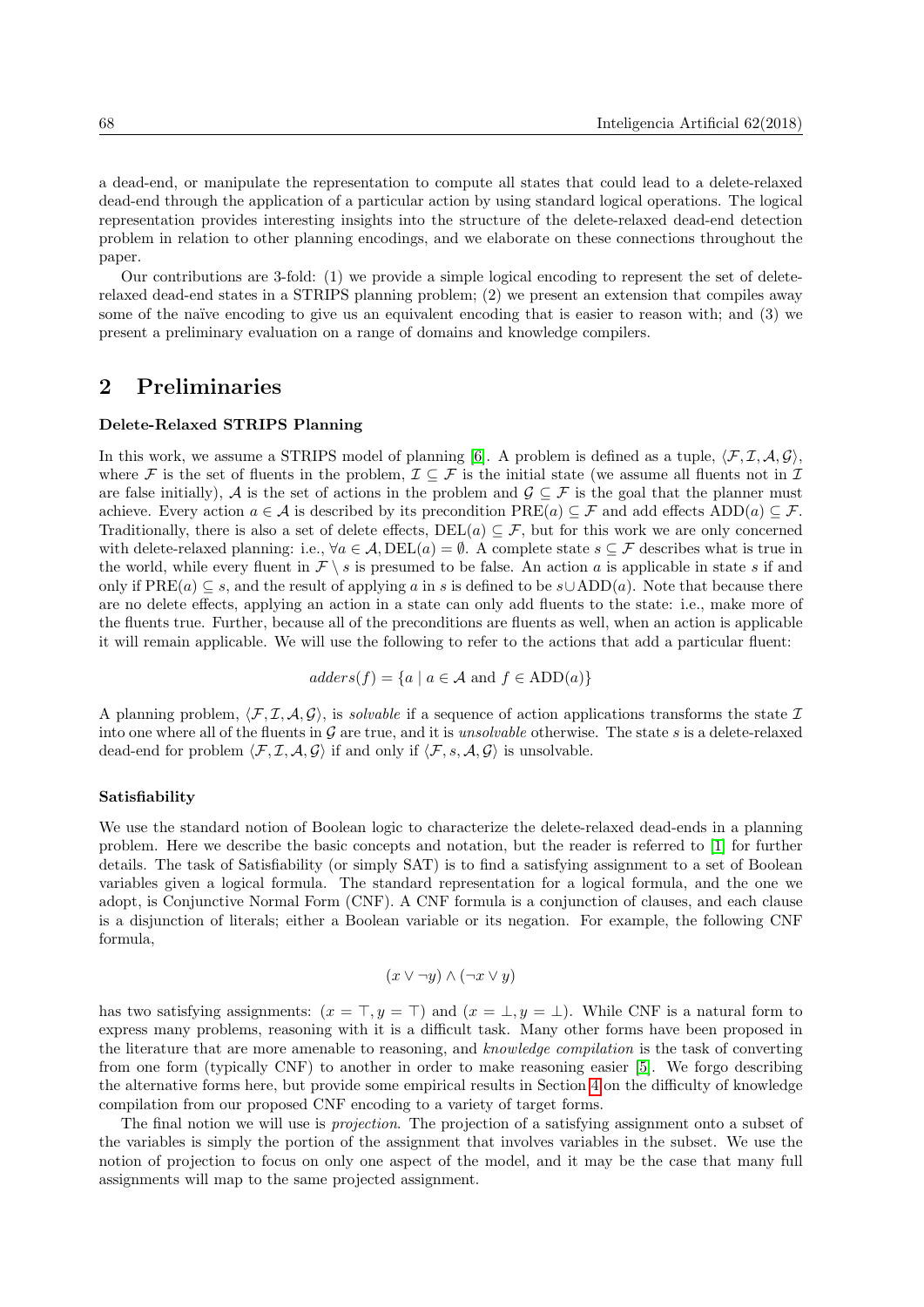## <span id="page-2-0"></span>3 Encoding All Delete-Relaxed Dead-ends

To reason about all of the delete-relaxed dead-ends for a planning problem, we must construct a CNF where satisfying assignments correspond to delete-relaxed dead-ends. However, we do not want just any representation of delete-relaxed dead-ends, but instead one that captures the core reason that a state cannot achieve the goal. This can be useful for interpretability of deadends, but additionally (as we see later) allows for a far more compact encoding than the standard Planning-as-SAT encodings. To that end, we will only model delete-relaxed dead-ends that are in a particular fixed-point of delete-relaxed reachability.

**Definition 1 (Fixed-Point State)** We say that a state s in a delete-relaxed planning problem  $\langle \mathcal{F}, \mathcal{I}, \mathcal{A}, \mathcal{G} \rangle$ is a fixed-point state iff  $\forall a \in \mathcal{A}$ ,  $PRE(a) \nsubseteq s$  or  $s \cup ADD(a) = s$ .

Intuitively, a state is a fixed-point state whenever applying additional actions will have no effect on the state (either an action is not applicable, or adds no new fluents to the state). Every delete-relaxed dead-end will have a corresponding fixed-point state s where  $\mathcal{G} \not\subseteq s$ , and it is the set of delete-relaxed dead-end fixed-point states that we model with our SAT encoding.

Not only are fixed-point delete-relaxed dead-end states more easy to work with when modeling, but they also represent the relevant core of what is causing a state to be a dead-end. For any state s, its corresponding fixed-point state s' will include everything achievable from s (and thus  $s \subseteq s'$ ). With our encoding, we capture what does not hold in the fixed-point state (i.e.,  $\mathcal{F} \setminus s'$ ), and this will always be more general (i.e., fewer fluents) than what does not hold in s.

First, we present a simple but naïve encoding that achieves our objective of modeling the fluents not achievable in a fixed-point delete-relaxed dead-end. Then we prove the correctness of the encoding, and show an alternative encoding that captures the same set of solutions using fewer variables. The alternative encoding provides a better representation for knowledge compilers to work with due to the reduction in variables. We conclude with a discussion of some of the interesting properties that our encodings have, and their relation to existing notions in the literature.

#### 3.1 Naive Encoding

The key insight that we use for our encoding is to focus on what *cannot* be achieved, rather than what can be achieved. This is in stark contrast with the vast majority of existing SAT encodings for planningrelated problems. We should note that our aim is to model the space of all states that are a delete-relaxed dead-end for a particular problem, and not just identify if the initial state is a delete-relaxed dead-end.

Because we are interested in the states from which the goal cannot be achieved, our encoding focuses on those aspects of the problem that are *unachievable*. A fluent f is unachievable from state s whenever the problem  $\langle \mathcal{F}, s, \mathcal{A}, \{f\} \rangle$  is unsolvable. Similarly, an action a is unachievable from state s whenever the problem  $\langle \mathcal{F}, s, \mathcal{A}, \text{PRE}(a) \rangle$  is unsolvable.

Viewing the task of representing all delete-relaxed dead-ends in terms of what cannot be achieved leads us to a simple CNF encoding where the variables are defined as:

- $x_{\bar{f}}$ : For every fluent  $f \in \mathcal{F}, x_{\bar{f}}$  represents the fact that f is unachievable.
- $x_{\bar{a}}$ : For every action  $a \in \mathcal{A}$ ,  $x_{\bar{a}}$  represents the fact that a is unachievable.

The clauses that we use to characterize all fixed-point delete-relaxed dead-ends are as follows:

$$
\bigvee_{f \in \mathcal{G}} x_{\bar{f}} \tag{1}
$$

$$
x_{\bar{a}} \to \bigvee_{f \in \text{PRE}(a)} x_{\bar{f}} \qquad \forall a \in \mathcal{A} \tag{2}
$$

$$
x_{\bar{f}} \to x_{\bar{a}} \qquad \qquad \forall f \in \mathcal{F}, \qquad (3)
$$

$$
\forall a \in address(f)
$$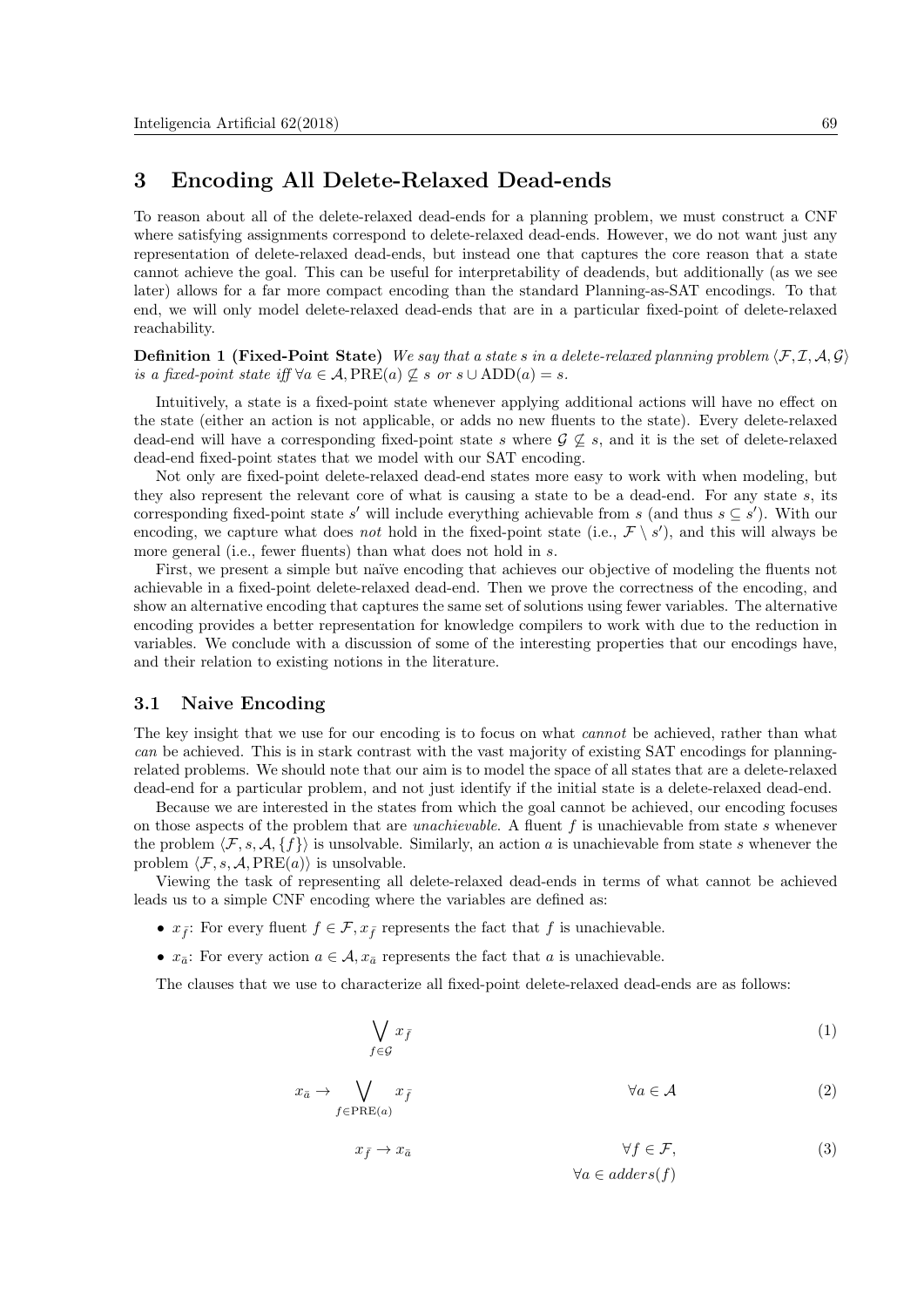The intuition behind each of the clause types is as follows: (1) some aspect of the goal must be unachievable; (2) if an action is unachievable, then some aspect of its precondition must be unachievable; and (3) if a fluent is unachievable, then every action that could add it must be unachievable.

The encoding is relatively small, and dominated by clauses of type 2 and 3. For type 2, each clause is only as large as the precondition of the action in question, and there are only  $|\mathcal{A}|$  clauses of this type. For type 3, each clause is binary, and there will be  $\sum_{f \in \mathcal{F}} |address(f)|$  such clauses (a small number in typical planning problems). We will use  $CNF(P)$  to refer to the encoding of planning problem P.

There are two special cases worth noting. First, if a fluent  $f$  has no action that can add it (i.e.,  $address(f) = \emptyset$ , then there will be no clauses of type 3: if f is false in the state of the world, it will remain unachievable. Second, if an action has no precondition then it is trivially not unachievable (i.e., it can always be executed, and its effects achieved).

A satisfying assignment will stipulate which actions and fluents are deemed unachievable. The corresponding state of a satisfying assignment is the state s defined from the fluent variable as  $\{f \mid x_f = \perp\}$ . We can now establish the theoretical connection between the set of fixed-point delete-relaxed dead-ends for a problem  $P$  and  $CNF(P)$ :

**Theorem 2** The set of satisfying assignments for  $CNF(P)$ , projected to the fluent variables, corresponds one-to-one with the set of fixed-point delete-relaxed dead-ends of P.

Proof Sketch. We first establish that the projection of any satisfying assignment onto the fluent variables corresponds to a fixed-point delete-relaxed dead-end. Formulae 2 and 3 together ensure that the assignment is a fixed-point state: if it was not, then some action  $a$  must be applicable in the corresponding state with  $f \in ADD(a)$  and f marked as being unachievable: i.e.,  $x_{\bar{a}}$  and  $x_{\bar{f}}$  hold in the assignment while a is applicable in the corresponding state. Note, however, that this leads to a contradiction: the contrapositive of formula 2 stipulates that if every precondition fluent of  $a$  is not unachievable, then  $a$  is not unachievable as well. Finally, the assignment must correspond to a delete-relaxed dead-end, as it is a fixed-point state and some aspect of the goal is unachievable (following formula 1).

For the other direction, consider a candidate delete-relaxed dead-end fixed-point state s. We construct a corresponding satisfying assignment by setting the following variables to true and all others false:

$$
\{x_{\bar{f}} \mid f \notin s\} \cup \{x_{\bar{a}} \mid \text{PRE}(a) \not\subseteq s\}
$$

Formulae 2 and 3 naturally follow from the properties of s being a fixed-point state, and 1 holds from the fact that s cannot contain the complete goal (as it is a dead-end).  $\Box$ 

#### 3.2 Fluent-based Encoding

While the above encoding is simple and intuitive, it unnecessarily contains information in the form of variables for action unachievement. Here, we derive an alternative encoding that removes the variables corresponding to the actions. We do so by using the transitive property of the implications in formulae 3 and 2 above; by combining them into a single formula, we obtain the following:

$$
x_{\bar{f}} \to \bigvee_{f' \in \text{PRE}(a)} x_{\bar{f}'} \qquad \forall f \in \mathcal{F},
$$
  
\n
$$
\forall a \in address(f)
$$
 (4)

Formulae 1 and 4 combined capture the precise set of delete-relaxed dead-ends for a problem. The number of variables is reduced to just the number of fluents in the problem, but the number of clauses is increased as a result: one clause of size |G| for the goal, and another  $\sum_{f \in \mathcal{F}} |address(f)|$  clauses of size  $|PRE(a)|$ . Just as  $address(f)$  is typically small, so is the size of  $PRE(a)$ . We found this increase to be negligible. Because the correctness of the fluent-based encoding follows directly from the logical combination of formulae 2 and 3 to produce formula 4, we forgo a formal proof here.

#### 3.3 Discussion

A number of SAT encodings have been proposed for modeling planning problems, but to the best of our knowledge they all focus on modeling the existence of plans in some form. The idea of planning-as-SAT was pioneered in the early 1990's as a method for solving planning problems [\[9\]](#page-6-5). Recent advances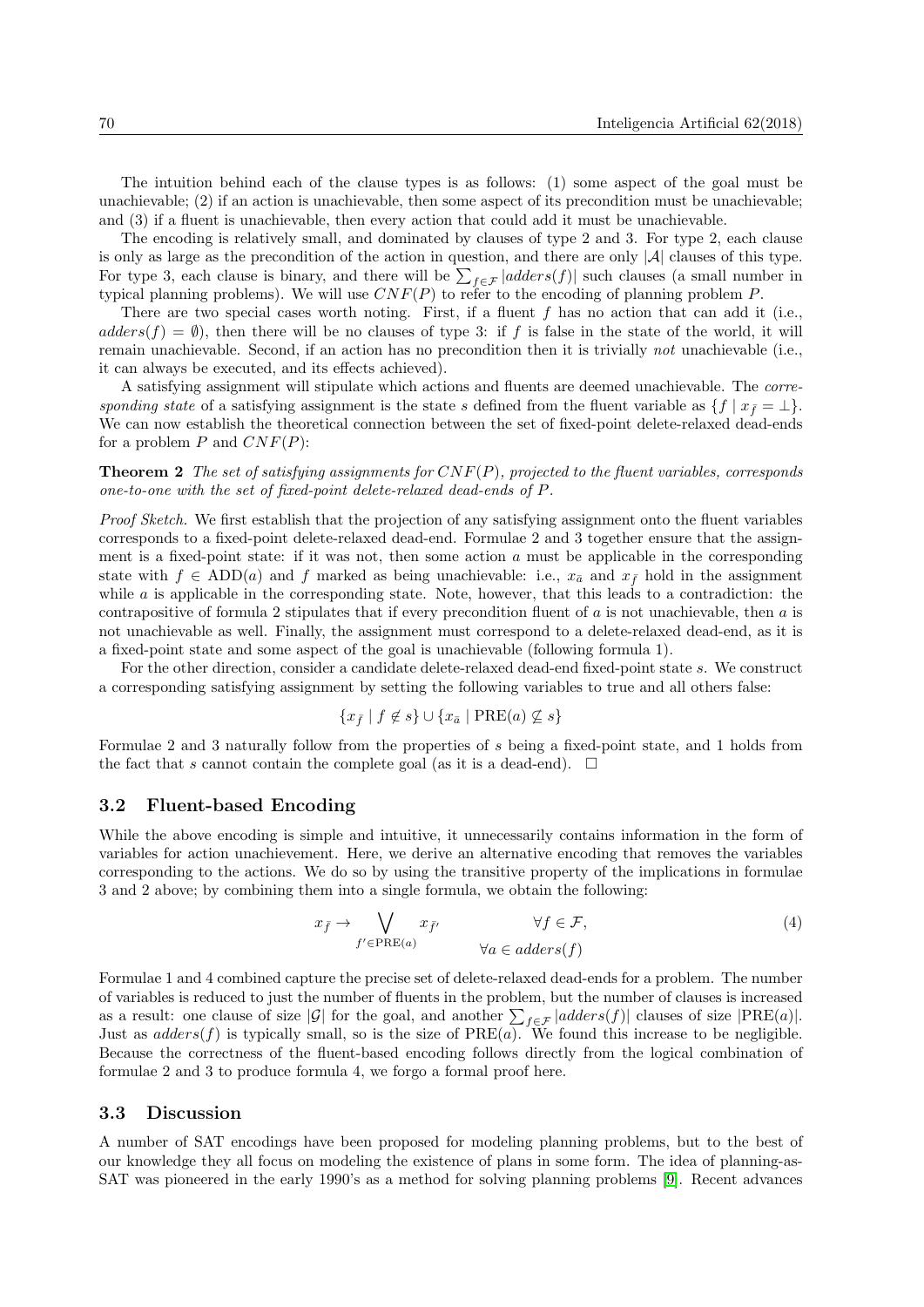| Domain             | bddmin       |                | c2d            |     | cnf2bdd        |                | <b>DSHARP</b>  |                | minic2d        |             | sharpSAT       |                |
|--------------------|--------------|----------------|----------------|-----|----------------|----------------|----------------|----------------|----------------|-------------|----------------|----------------|
|                    | $_{\rm act}$ | flu            | act            | flu | act            | flu            | act            | flu            | act            | flu         | act            | flu            |
| airport $(50)$     | $\theta$     | $\overline{2}$ | $\overline{7}$ | 12  | $\overline{2}$ | 6              | 3              | $\overline{4}$ | $\overline{7}$ | 10          | $\overline{4}$ | $\overline{5}$ |
| floortile $(20)$   | $\theta$     | $\theta$       | 10             | 10  | $\overline{0}$ | $\overline{7}$ | $\overline{2}$ | $\overline{2}$ | 4              | 14          | $\overline{5}$ | 6              |
| mystery $(30)$     | $\theta$     | $\overline{4}$ | $\overline{7}$ | 8   | $\overline{2}$ | 6              | 6              | 6              | 6              | 6           | 7              | 9              |
| parcprinter $(20)$ | $\theta$     | $\theta$       | 14             | 16  | $\theta$       | $\theta$       | $\Omega$       | $\theta$       | 7              | 8           | $\theta$       | $\overline{0}$ |
| pegsol(20)         | $\theta$     | $\theta$       | 20             | 20  | $\theta$       | 17             | $\theta$       | 20             | $\Omega$       | 14          | 20             | 20             |
| sokoban $(20)$     | $\theta$     | $\theta$       | 9              | 10  | $\Omega$       | $\theta$       | $\theta$       | $\theta$       | $\overline{2}$ | 5           | 3              | 3              |
| trucks $(30)$      | $\theta$     | $\mathbf{1}$   | 10             | 11  | $\theta$       | 6              | 1              | 3              | $\overline{5}$ | 5           | $\overline{2}$ | $\overline{4}$ |
| woodworking (20)   | $\theta$     | 1              | 1              | 1   | $\mathbf 1$    | $\mathbf{1}$   | 1              | $\mathbf 1$    | 1              | $\mathbf 1$ | 1              | $\mathbf{1}$   |
| ALL $(210)$        | $\theta$     | 8              | 78             | 88  | $\overline{5}$ | 43             | 13             | 36             | 32             | 63          | 42             | 48             |

<span id="page-4-1"></span>Table 1: # of Problems Compiled. (Brackets): all encoded problems. Bold: greatest number of problems compiled.

have drastically improved the performance of planning-as-SAT [\[19\]](#page-7-5), focused on optimal planning [\[20\]](#page-7-6), computation of heuristics [\[2\]](#page-6-6), planning with multi-valued variable representations [\[8\]](#page-6-7), and computing maximally flexible plans [\[14\]](#page-7-7). All of these approaches, however, share a common thread: a satisfying assignment corresponds to a plan.

In contrast, our encodings capture (fixed-point) states of the delete-relaxed problem where no plan exists. Many planning-as-SAT encodings use a layered approach and must fix the number of actions in a plan without knowing in advance what depth would suffice. For those that do not use a layered approach (e.g., [\[20,](#page-7-6) [14\]](#page-7-7)), a common bottleneck is the number of clauses required for preventing causal self support: e.g., action  $a_1$  adds  $f_1$ , which enables  $a_2$ , which adds  $f_2$ , which enables  $a_1$ , etc. To rule out any such causal loops in a plan, a cubic number of clauses are required to model the transitive closure of "support". Our encodings do not need to pay this high cost in encoding complexity. Intuitively, this is because the fundamental property we are modeling (i.e., if a fluent is unachievable) is universally quantified: a fluent is unachievable if and only if every action that adds it is unachievable. This is in contrast with the fundamental existential property that non-layered planning-as-SAT encodings aim to capture: a fluent is achievable when at least one action (or the initial state) is able to achieve it.  $<sup>1</sup>$  $<sup>1</sup>$  $<sup>1</sup>$ </sup>

The final connection of interest is prime implicants and minimal delete-relaxed dead-ends. Prime implicants describe only those variable settings required for a Boolean assignment to be satisfying, and minimal dead-ends describe only those unachievable fluents required to be a dead-end, so there is reason to believe they would coincide. However, note that relaxing one Boolean variable in the encodings above amounts to saying that we have a fixed-point delete-relaxed dead-end regardless of whether or not a selected fluent or action is unachievable. Changing the setting to just one Boolean variable can easily cause the assignment to no longer be satisfying, and as a result the prime implicants do not correspond directly to the minimal delete-relaxed dead-ends. The final note of interest is with respect to minimal delete-relaxed dead-ends: i.e., a delete-relaxed dead-end with the fewest number of unachievable fluents specified. Every minimal delete-relaxed dead-end will correspond directly to some satisfying assignment of the proposed encoding. This follows from the fact that the set of satisfying assignments correspond to every fixed-point delete-relaxed dead-end, which necessarily includes the minimal delete-relaxed deadends, and it also underscores the subtle nature of the  $x<sub>f</sub>$  variables: when set to false, many of the constraints become satisfied due to the structure of (3) or (4).

<span id="page-4-0"></span><sup>&</sup>lt;sup>1</sup>The ability for the initial state to support a fluent is typically captured through an introduced "initial state action".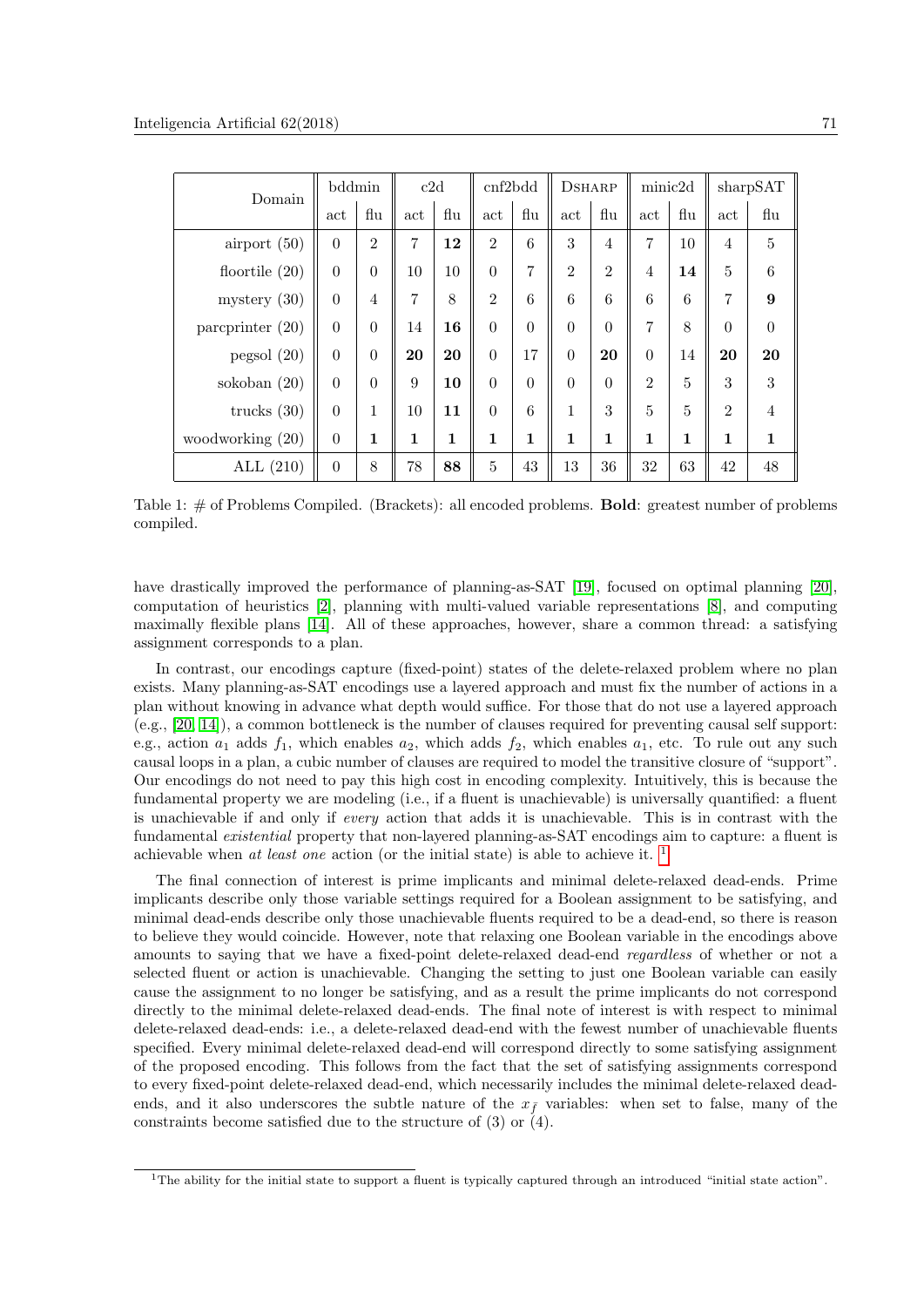## <span id="page-5-0"></span>4 Evaluation



<span id="page-5-1"></span>Figure 1: Size of the d-DNNF generated by c2d compared with the size of the BDD generated with cnf2bdd.

There are many possibilities for using the logical characterization of delete-relaxed dead-ends that we presented in Section [3.](#page-2-0) For our preliminary investigation, we evaluate the potential of compiling the theory into many of the popular target languages for knowledge compilation: (1) Deterministic Decomposable Negation Normal Form or d-DNNF [\[5\]](#page-6-4); (2) Sentential Decision Diagrams or SDD [\[18\]](#page-7-8); and (3) Binary Decision Diagrams or BDD [\[1\]](#page-6-3). We evaluate both encodings using the range of compilers that are available. For d-DNNF this includes Dsharp [\[16\]](#page-7-9), c2d [\[4\]](#page-6-8), and sharpSAT [\[23\]](#page-7-10). While sharpSAT is not a compiler, the Dsharp compiler is built on top of the sharpSAT code-base and so it provides a natural bound on performance for Dsharp. For SDD, we use the canonical compiler miniC2D [\[18\]](#page-7-8). Finally, for BDD, we use both BDD-MiniSAT [\[24\]](#page-7-11) and the CUDD software package [\[22\]](#page-7-12); referred to here as cnf2bdd.

We implemented software to convert STRIPS planning problems (specified in PDDL) into CNF corresponding to the two encodings (the converter, benchmarks, and data will be released along with publication). All experiments were conducted on a 3.4Ghz Linux Desktop, and every trial was limited to 30min and 4Gb of time and memory. We used a selection of common benchmarks known to have dead-ends. In Table [1](#page-4-1) we show the coverage for each of the tested compilers (in their best configuration) on each of the encodings. While the comparison across compilers is not direct, as they compile the encoding into different target languages, we can make some general observations.

The first aspect to note is that the fluent-based encoding strictly dominates the action-based one. Despite the increase in number of clauses, the search space becomes much more manageable. Investigating the data further, we found that roughly two thirds of all failures were due to memory violations, which indicates that storing the compiled form is the bottleneck in the action-based encoding.

The next key insight is that d-DNNF (via c2d) is the target language most easily compiled. This is a direct result of the more compact form the target language yields: Figure [1](#page-5-1) shows the size comparison for the fluent-based problems both c2d and cnf2bdd could compile. Generally, the d-DNNF is far more compact with the notable exception of the floortile domain. While efficient reasoning can be done using d-DNNF, common symbolic planning operations such as progression or regression remain difficult. BDD's, on the other hand, are the target language of choice for many symbolic planning approaches, and so it is of particular interest to focus on cnf2bdd. We observed the biggest jump in coverage between encodings for a compiler occurred with cnf2bdd, indicating that there is far more structure in the fluent-based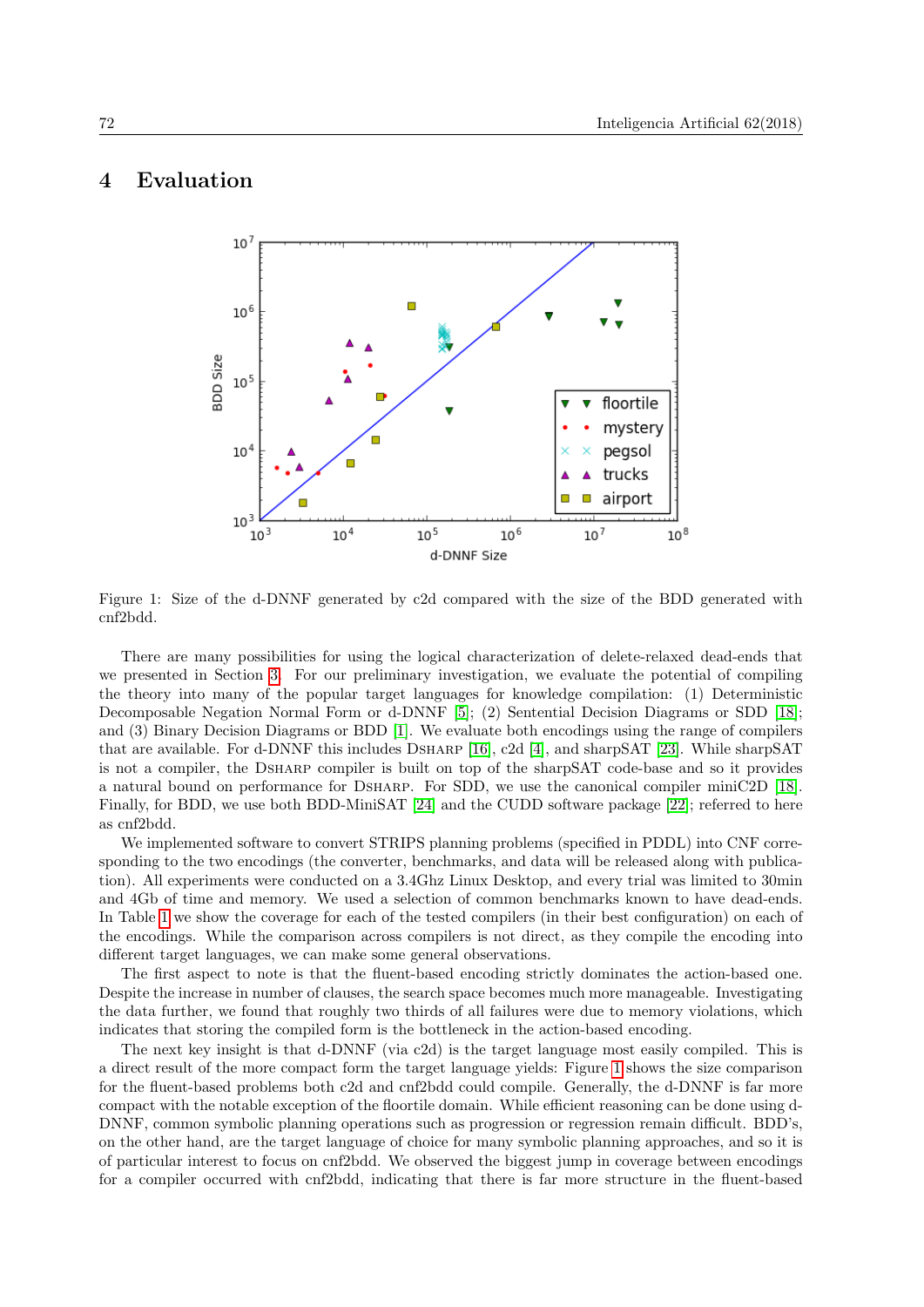encoding that the BDD can capture succinctly.

While only preliminary, the results paint a broad picture of the capabilities existing compilers have for dealing with the characterization of all delete-relaxed dead-ends in a domain. There remains plenty of room for improvement for the key compilers such as cnf2bdd in the form of planning-specific variable ordering [\[11\]](#page-7-13) and approximate compilation [\[21\]](#page-7-14).

### 5 Summary

Dead-end detection for classical planning is central to many state-of-the-art planners, and also a key component for approaches that solve more expressive planning formalisms. In this work, we take the first steps towards characterizing the space of all delete-relaxed dead-ends. We achieve this using a pair of Boolean logic encodings that are elegant in their simplicity, and remarkably, are not susceptible to the same level of complexity that similar related planning encodings face. We also performed a preliminary evaluation to test the range of knowledge compilation techniques that can process the Boolean encodings, and demonstrated the strengths and weaknesses that they have on a suite of benchmarks known to have dead-ends. Our work lays the foundation for incorporating a compact representation of deleterelaxed dead-ends in a larger system, and moving forward we hope to (1) leverage our encodings to improve planner performance; and (2) incorporate notions such as the Π-compilation for stronger deadend detection by combining fluents [\[10\]](#page-6-9).

## References

- <span id="page-6-3"></span>[1] Armin Biere, Marijn Heule, Hans van Maaren, and Toby Walsh. Handbook of satisfiability, frontiers in artificial intelligence and applications. IOS Press, 2009.
- <span id="page-6-6"></span>[2] Blai Bonet and Hector Geffner. Heuristics for planning with penalties and rewards using compiled knowledge. In Proceedings, Tenth International Conference on Principles of Knowledge Representation and Reasoning, Lake District of the United Kingdom, June 2-5, 2006, pages 452–462, 2006.
- <span id="page-6-1"></span>[3] Alberto Camacho, Christian Muise, and Sheila A. McIlraith. From fond to robust probabilistic planning: Computing compact policies that bypass avoidable deadends. In The 26th International Conference on Automated Planning and Scheduling, 2016.
- <span id="page-6-8"></span>[4] A. Darwiche. New advances in compiling CNF to decomposable negation normal form. In Proceedings of European Conference on Artificial Intelligence, pages 328–332, 2004.
- <span id="page-6-4"></span>[5] A. Darwiche and P. Marquis. A knowledge compilation map. Journal of Artificial Intelligence Research, 17:229–264, 2002.
- <span id="page-6-2"></span>[6] Malik Ghallab, Dana S. Nau, and Paolo Traverso. Automated planning - theory and practice. Elsevier, 2004.
- <span id="page-6-0"></span>[7] Jörg Hoffmann, Peter Kissmann, and Álvaro Torralba. "Distance"? Who Cares? Tailoring Mergeand-Shrink Heuristics to Detect Unsolvability. In 21st European Conference on Artificial Intelligence  $(ECAI 2014)$ , pages 441–446, 2014.
- <span id="page-6-7"></span>[8] R. Huang, Y. Chen, and W. Zhang. SAS+ planning as satisfiability. Journal of Artificial Intelligence Research (JAIR), 43:293–328, 2012.
- <span id="page-6-5"></span>[9] Henry A. Kautz and Bart Selman. Planning as satisfiability. In European Conference on Artificial Intelligence, pages 359–363, 1992.
- <span id="page-6-9"></span>[10] Emil Ragip Keyder, Jörg Hoffmann, and Patrik Haslum. Semi-relaxed plan heuristics. In Proceedings of the Twenty-Second International Conference on Automated Planning and Scheduling, ICAPS 2012, Atibaia, S˜ao Paulo, Brazil, June 25-19, 2012, 2012.